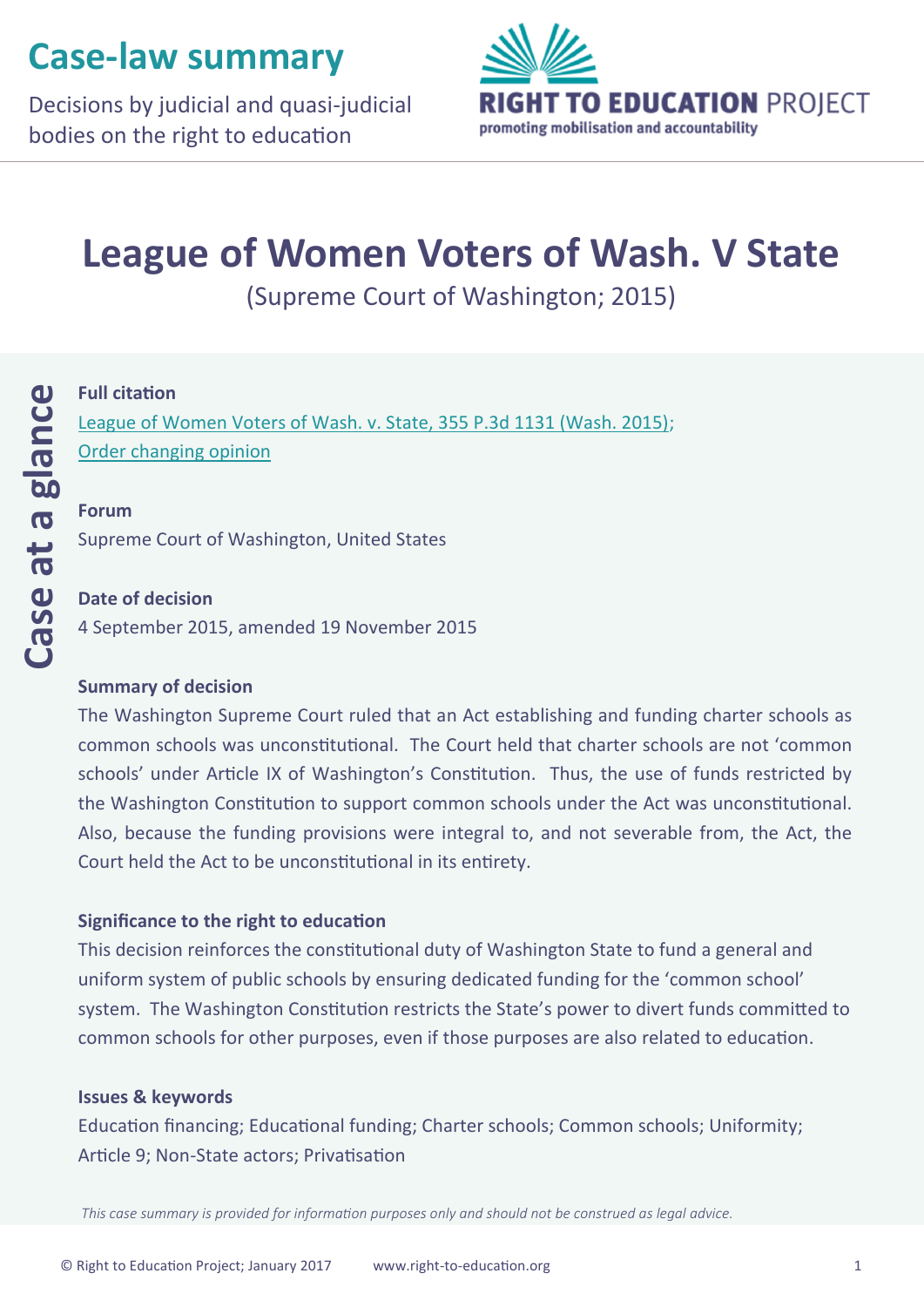# **Context**

Article 9 of the Washington Constitution requires the legislature to provide for a public system of 'common schools' and restricts the revenue derived from taxation for common schools to be exclusively applied to the support of common schools.

Community organisations, parents, and educators filed suit challenging the constitutionality of Initiative I-240 (the 'Act'), passed by the legislature in November, 2012, which provided for the establishment of 40 charter schools to be classified and funded as 'common schools.'

## **Facts**

Under the Act establishing charter schools in Washington, charter schools are tasked with providing a basic education similar to traditional public schools. However, unlike public schools, the Act frees charter schools from many of the state regulations imposed upon public schools. Additionally, the operation of charter schools is not governed by a locally elected school board. Instead, an appointed charter school board manages and operates the charter school.

By defining charter schools as 'common schools', the Act allowed charter schools to access the funds allocated for support of common schools, requiring the apportionment of funds to charter schools on the same basis applied to public school districts.

The trial court held that funding provisions of the Act were unconstitutional for designating charter schools as common schools despite the fact that there is no local control over charter schools. The trial court held that the funding provisions could be severed, leaving the rest of the Act in effect.

### **Relevant legal instruments:**

## **Article 9 of the Washington Constitution**

§2: The legislature shall provide for a general and uniform system of public schools. The public school system shall include common schools, and such high schools, normal schools, and technical schools as may hereafter be established. But the entire revenue derived from the common school fund and the state tax for common schools shall be exclusively applied to the support of the common schools.

## **Issue**

The primary questions before the Washington Supreme Court were, in relevant part:

- 2. Whether charter schools are common schools under the Washington Constitution?
- 3. Whether the funding provisions of the Act render it unconstitutional?
- 4. Whether the funding provisions of the Act are severable?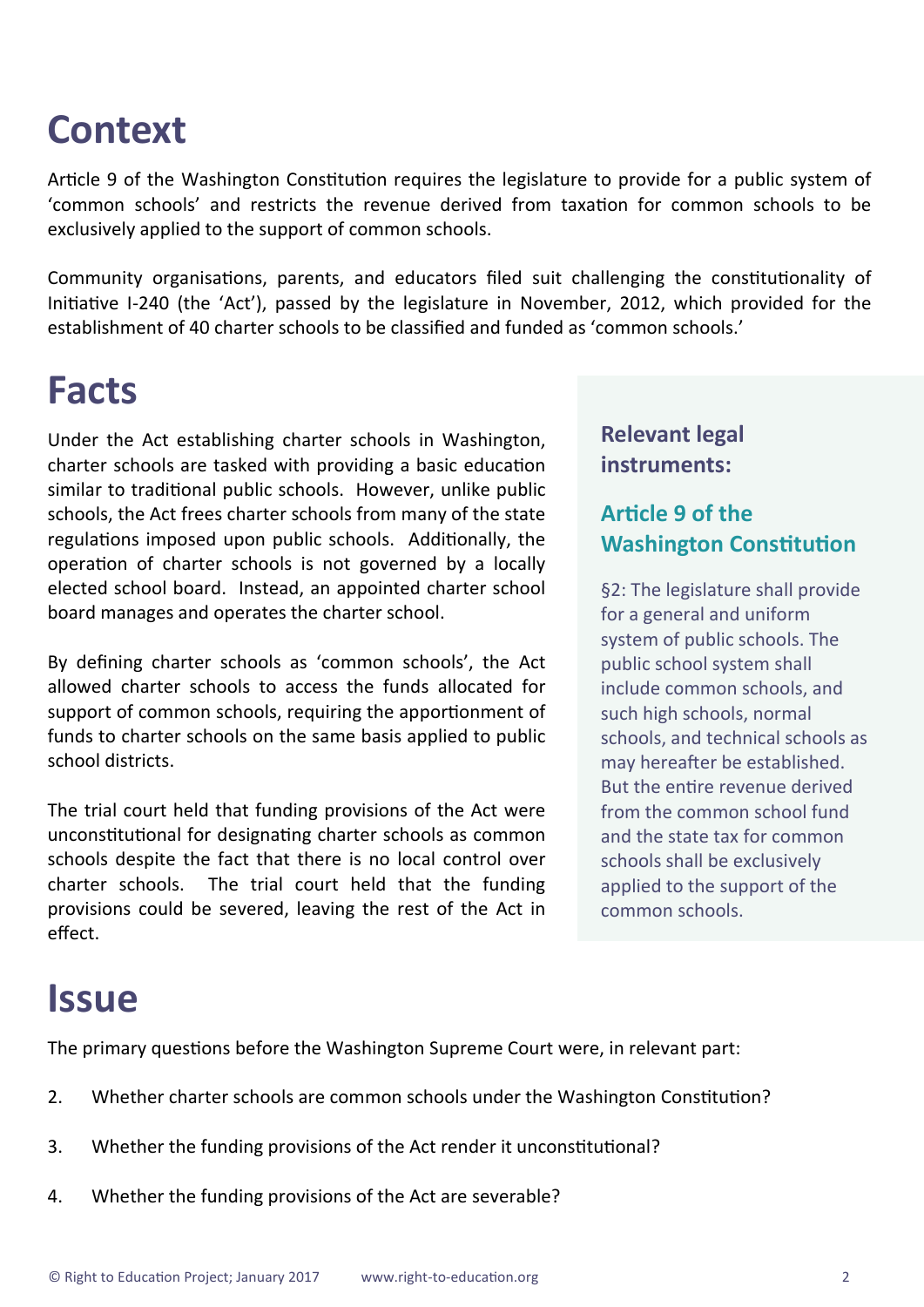# **Decision**

The Washington Supreme Court held that charter schools established under the Act are not common schools under the Washington Constitution. In reaching this conclusion, the Court relied upon its decision from 1909 in *School District No. 20 v. Bryan*, which defines a common school under the Washington Constitution as one that is common to all children of proper age and capacity, free, and under the control of the qualified voters of the school district. Focusing on this latter criteria, the Court held that charter schools under the Act are not common schools because they are governed by an appointed charter school board not subject to voter control.

Having determined that charter schools cannot qualify as common schools under the Washington Constitution, the Court held that the funding provisions of the Act were unconstitutional for diverting common school funds to charter schools. The Court reversed the trial court's conclusion that the funding provisions could be severed, reasoning that the Act is expressly reliant upon common school funding to support the charter schools, which are thus not viable absent the funding provisions. The Washington Supreme Court held the entire Act to be unconstitutional.

# **Impact**

The Washington Supreme Court's ruling that the Act was unconstitutional removed state funding from charter schools. In response, some charter schools reorganised as alternative learning experience programmes under a school district to receive a reduced amount of state funding. Private donations gathered by the Washington State Charter Schools Association also financially assisted charter schools.

In April 2016, a new bill funding charter schools from state lottery revenues was passed in Washington State.

# **Commentary**

The Court's initial written opinion (Slip Op.) included a discussion regarding the uniformity requirement of the Washington Constitution (in footnote 10). This discussion was deleted from the Court's final published opinion. As a matter of Washington Supreme Court law, this removed footnote is of no precedential effect, but the addition and later removal of this discussion from the Court's opinion may raise questions regarding the potential conflict between the requirement for Washington State to provide a 'uniform system of public schools' and state funding for charter schools. In particular, opponents to the newly passed law funding charter schools through revenue not tied to common schools may seek a constitutional challenge based upon the language in Article 9 of the Washington Constitution requiring that the state legislature provide a 'uniform system of public schools.'